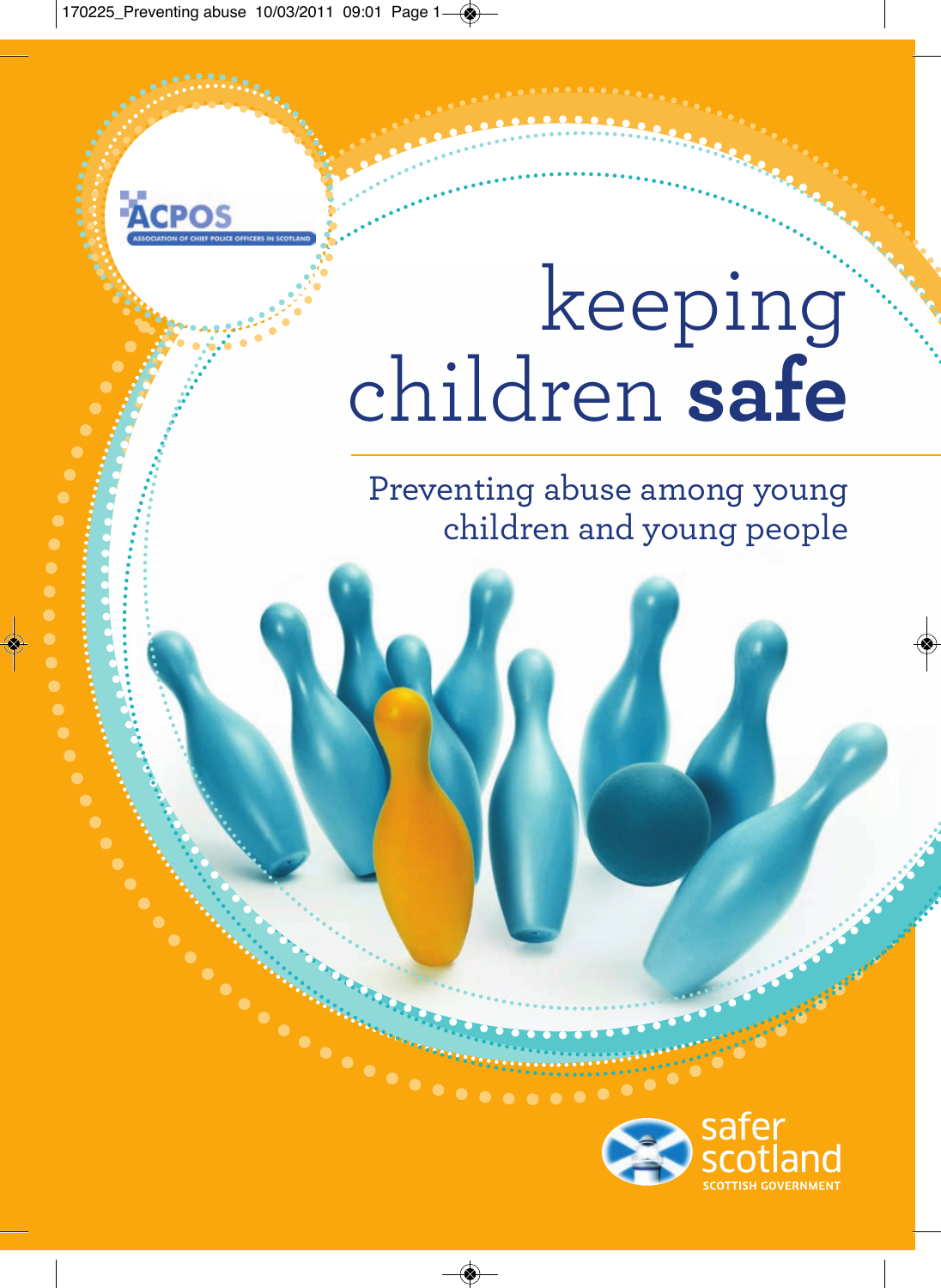**If you require further copies of this document in alternative formats, please contact the relevant Police Force – contact details are on the back cover of this document.**

إذا كنت تر غب في الحصول على نسخ إضافية من هذا المستند في تنسيق آخر ، الرجاء الاتصال بقوة الشرطة المعنية – تفاصيل الاتصال موجودة على الغلاف الخلفي لهذا المستند.

আগনি যদি অন্য কোন ফৰ্মাট বা ভৰ্তমায় এই দশিপটির আরো কপি চান, অনুয়হ করে প্রাসঙ্গিক পুলিশ ফোর্ণ -এ যোগাযোগ কর্ম - এই দশিলের পেছনে মলাট যোগাযোগের বিবরণ আছে।

假如你需要以其他格式獲取本文件的更多副本,請聯絡相關的警隊—聯絡資料列於本文件背 頁。

Ma tha sibh ag iarraidh lethbhreacan den sgrìobhainn seo ann an cruthan eile cuiribh fios air an Fheachd Phoileas bhuntainneach - tha fiosrachadh air còmhdach cùil na sgrìobhainn seo.

यदि आपको इस दस्तावेज की काँपियां वैकल्पिक फॉर्मेट में चाहिए, तो कृपया संबंधित पुलिस फ़ोर्स से संपर्क करें - संपर्क विवरण इस दस्तावेज के पीछे के कवर पर दिए गए हैं.

Aby otrzymać ten dokument w innych formatach, prosimy o kontakt z właściwa jednostka policii – dane kontaktowe znajduja się na okładce z tyłu dokumentu.

ਜੇ ਤਹਾਨੰ ਇਸ ਦਸਤਾਵੇਜ਼ ਦੀਆਂ ਹੋਰ ਕਾਪੀਆਂ ਬਦਲਵੇਂ ਫ਼ਾਰਮੈਟਾਂ ਵਿੱਚ ਚਾਹੀਦੀ ਹੈ ਤਾਂ, ਕਿਰਪਾ ਕਰਕੇ ਸਬੰਧਤ ਪਲੀਸ ਫੋਰਸ ਨਾਲ ਸੰਪਰਕ ਕਰੋ - ਸੰਪਰਕ ਵੇਰਵੇ ਇਸ ਦਸਤਾਵੇਜ਼ ਦੇ ਪਿਛਲੇ ਕਵਰ ਤੇ ਦਿੱਤੇ ਗਏ ਹਨ।

اگر آپ کو اس دستاویز کو مزید کاپیاں متبادل فارمیٹ میں چاہیئے، تو ہر اہ کرم متعلقہ پولس فورس سے رابطہ قائم کریں ۔ رابطۂ تفصیلات اس دستاویز کے پیچھے کے گور پر دیئے گئے ہیں۔

© Crown copyright 2011

Produced for the Scottish Government and ACPOS by APS Group Scotland 170255 (03/11)

Published by the Scottish Government and ACPOS, March 2011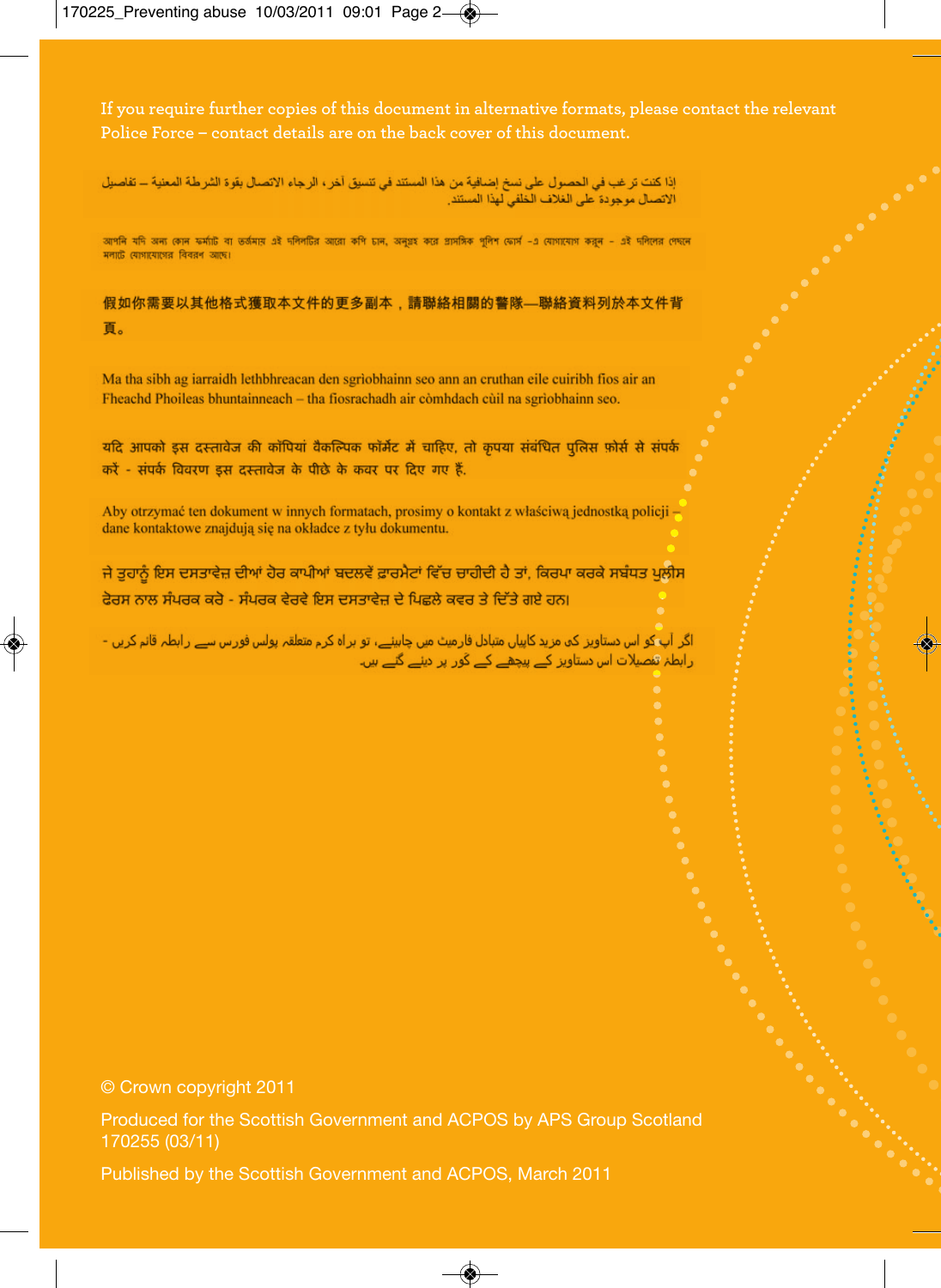# **Introduction**

**As parents and carers, we all want to do the best we can to protect our children, while giving them the freedom they need to develop towards adulthood. Sometimes the world can feel full of risks, some of them understood and others unknown.**

**In order to strike the right balance between protection and independence for our children, we need the best possible information. This leaflet is for everyone involved in bringing up children. It explains that some children do indeed sexually abuse other children, how we can recognise the warning signs and the action we can take to prevent it.**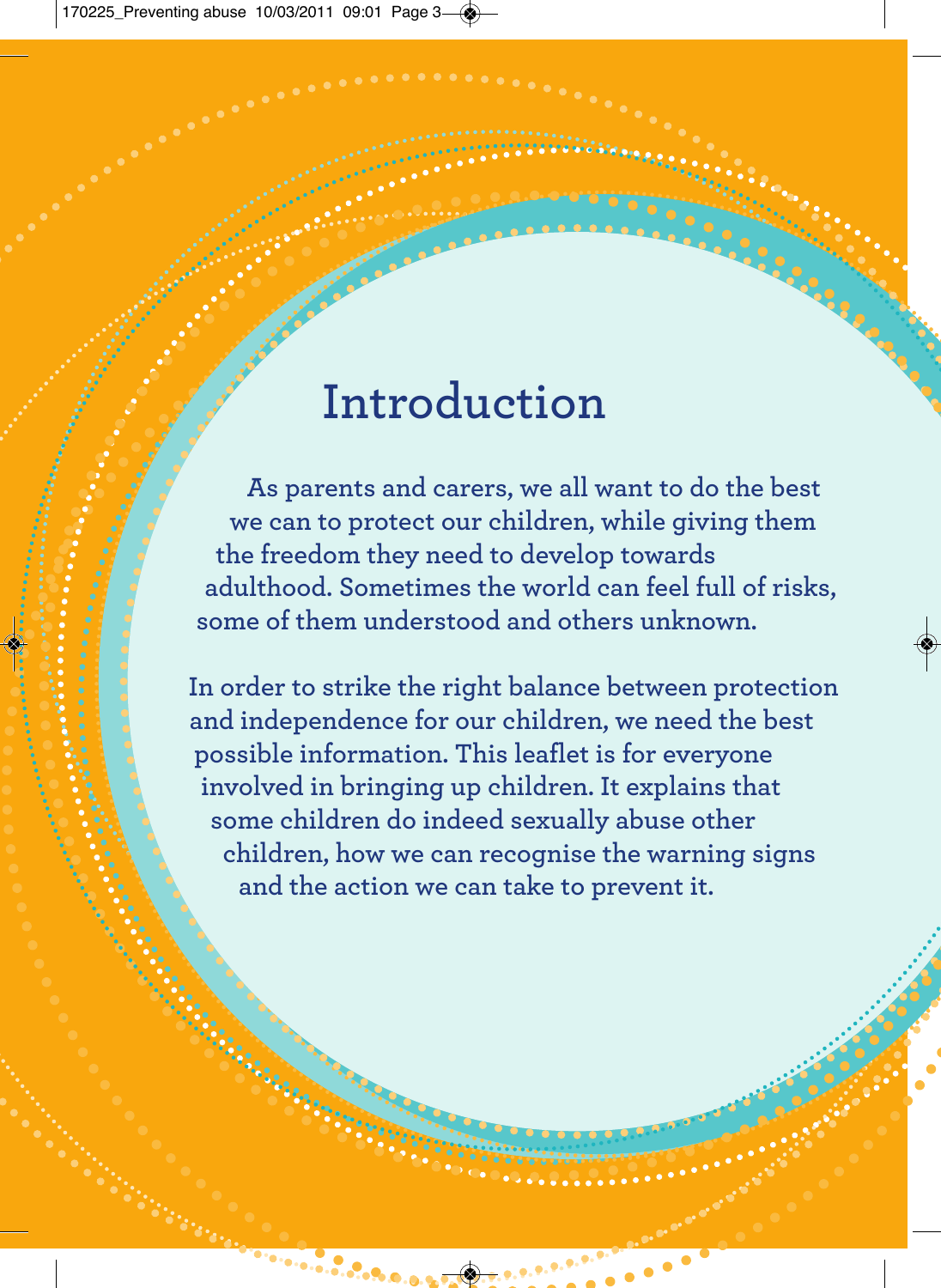# **Do children sexually abuse other children?**

 $\ddot{\phantom{a}}$ 

We are becoming increasingly aware of the risk of sexual abuse that some adults present to our children and there is growing understanding that this risk lies mostly within families and communities. But very few people realise that other children can sometimes present a risk. A third of those who have sexually abused a child are themselves under the age of 18.

 $\ddot{ }$ 

This is an especially difficult issue to deal with, partly because it is hard for us to think of children doing such things, but also because it is not always easy to tell the difference between normal sexual exploration and abusive behaviour. Children, particularly in the younger age groups, may engage in such behaviour with no knowledge that it is wrong or abusive.

For this reason, it may be more accurate to talk about sexually-harmful behaviour rather than abuse.

It is important that we all have the information we need to recognise the warning signs of harmful sexual behaviour at an early stage and seek help. Every adult who cares about children can take responsibility for preventing abuse and ensuring that those involved have the help they need.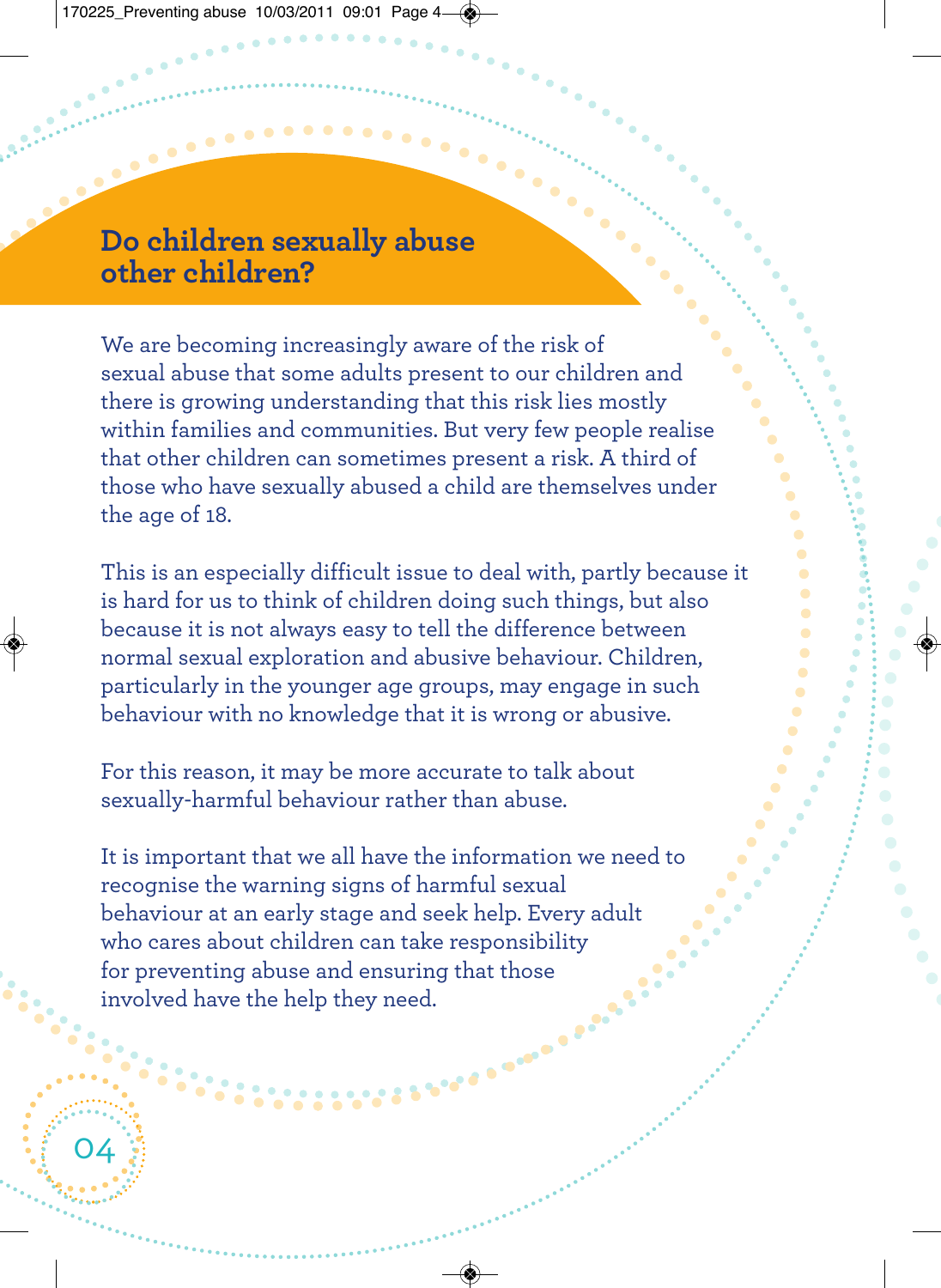# **What is healthy sexual development?**

ò.

We all know that children pass through different stages of development as they grow, and that their awareness of, and curiosity about, sexual matters change as they pass from infancy into childhood and then through puberty to adolescence.

05

Each child is an individual and will develop in his or her own way. However, there is a generally accepted range of behaviours linked to the child's age and developmental stage. Sometimes these will involve some exploration with other children of similar age. It can be difficult to tell the difference between age appropriate sexual exploration and warning signs of harmful behaviour. Occasionally, we may need to explain to children why we would prefer them not to continue with a particular behaviour. This is a chance to talk with them about keeping themselves and others safe and to let them know that you are someone who will listen.

Disabled children may develop at different rates, depending on the nature of their disability, and they can be more vulnerable to abuse. Children with learning disabilities, for example, may behave sexually in ways that are out of step with their age. Particular care may be needed in educating such children to understand their sexual development and to ensure that they can communicate effectively about any worries they may have.

> It is important to recognise that, while people from different backgrounds have different expectations about what is acceptable behaviour in children, sexual abuse happens across all races and cultures.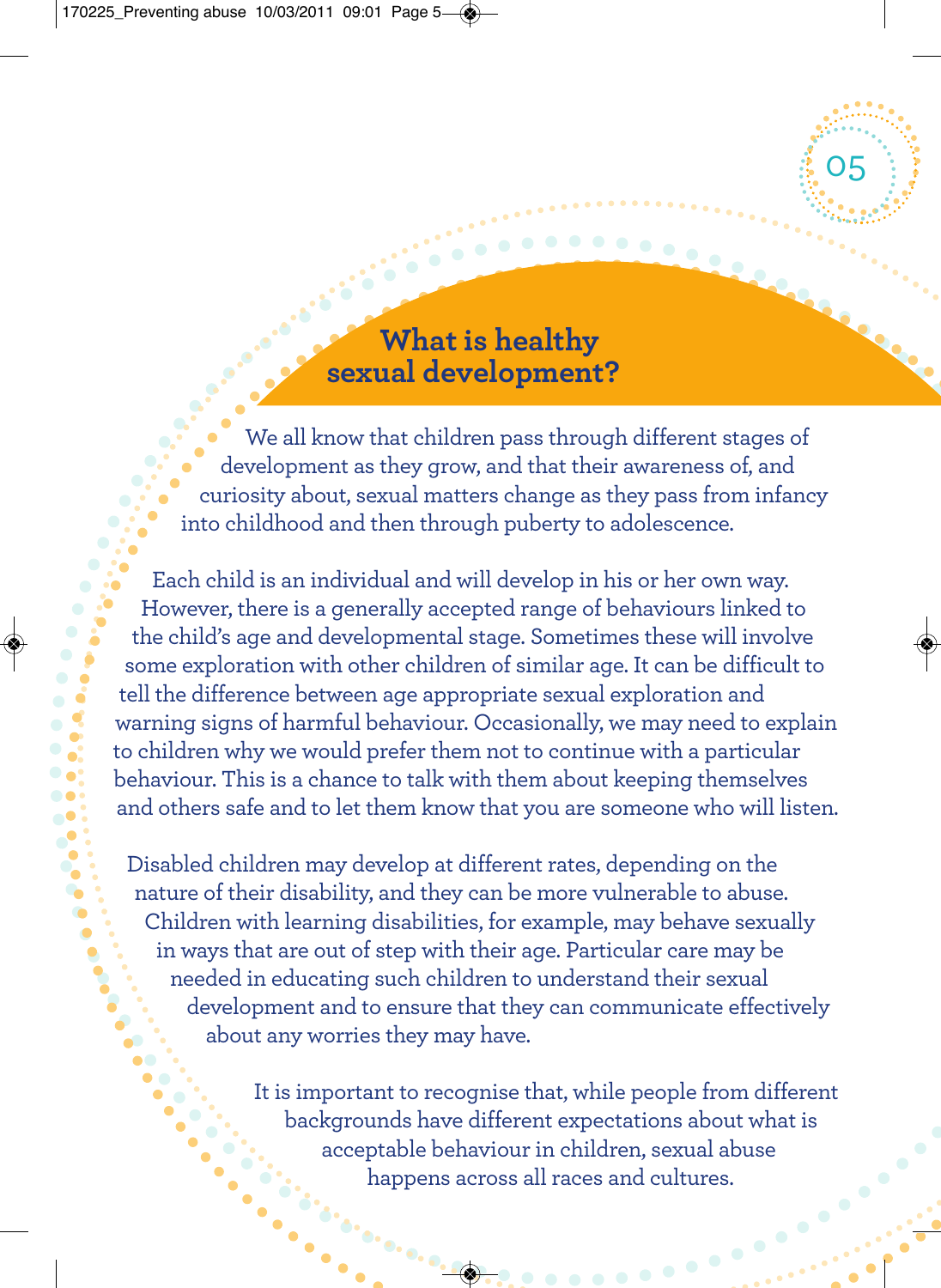## **What is age-appropriate sexual behaviour?**

#### **Pre-school children (0-5 years) commonly:**

- > use childish "sexual" language to talk about body parts;
- > ask how babies are made and where they come from;
- > touch or rub their own genitals; and/or
- > show and look at private body parts.

#### **They rarely:**

- > discuss sexual acts or use sexually explicit language;
- > have physical sexual contact with other children; and/or
- > show adult-like sexual behaviour or knowledge.

#### **School-age children (6-12 years) commonly:**

- > ask questions about menstruation, pregnancy and sexual behaviour;
- > experiment with other children, often during games, kissing, touching, showing and role-playing, e.g. mums and dads or doctors and nurses; and/or
- > masturbate in private.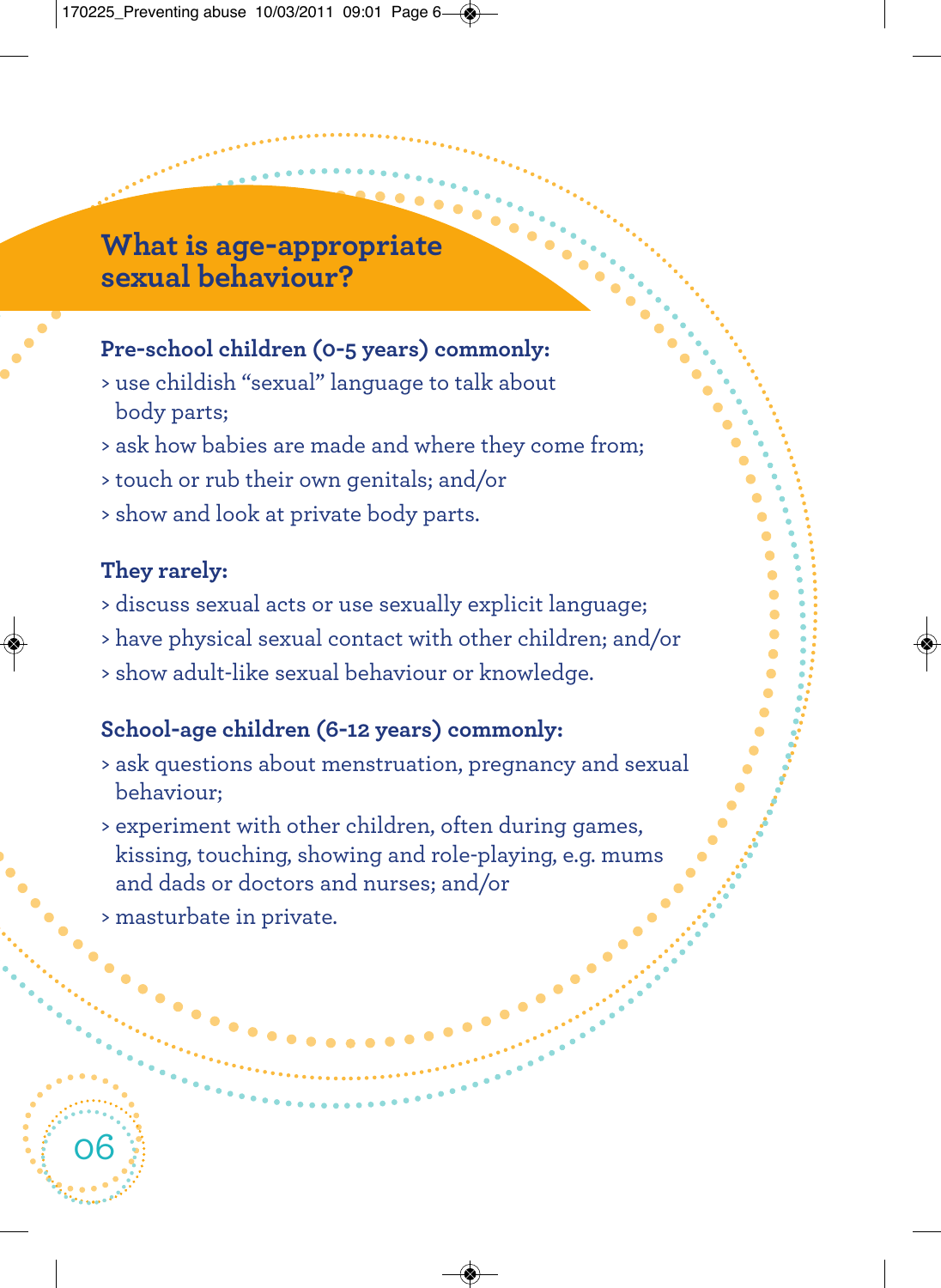Older children in this age range are also more likely than pre-school children to use sexual words and discuss sexual acts, particularly with their friends.

07

#### **They rarely:**

- > masturbate in public; and/or
- > show adult-like sexual behaviour or knowledge.

#### **Adolescents (13-16 years) commonly:**

- > ask questions about relationships and sexual behaviour;
- > use sexual language and talk about sexual acts between themselves;
- > masturbate in private; and/or
- > experiment sexually with adolescents of similar age.

**NB:** About one-third of adolescents have sexual intercourse before the age of 16.

#### **They rarely:**

> masturbate in public; or

> have sexual contact with much younger children or adults.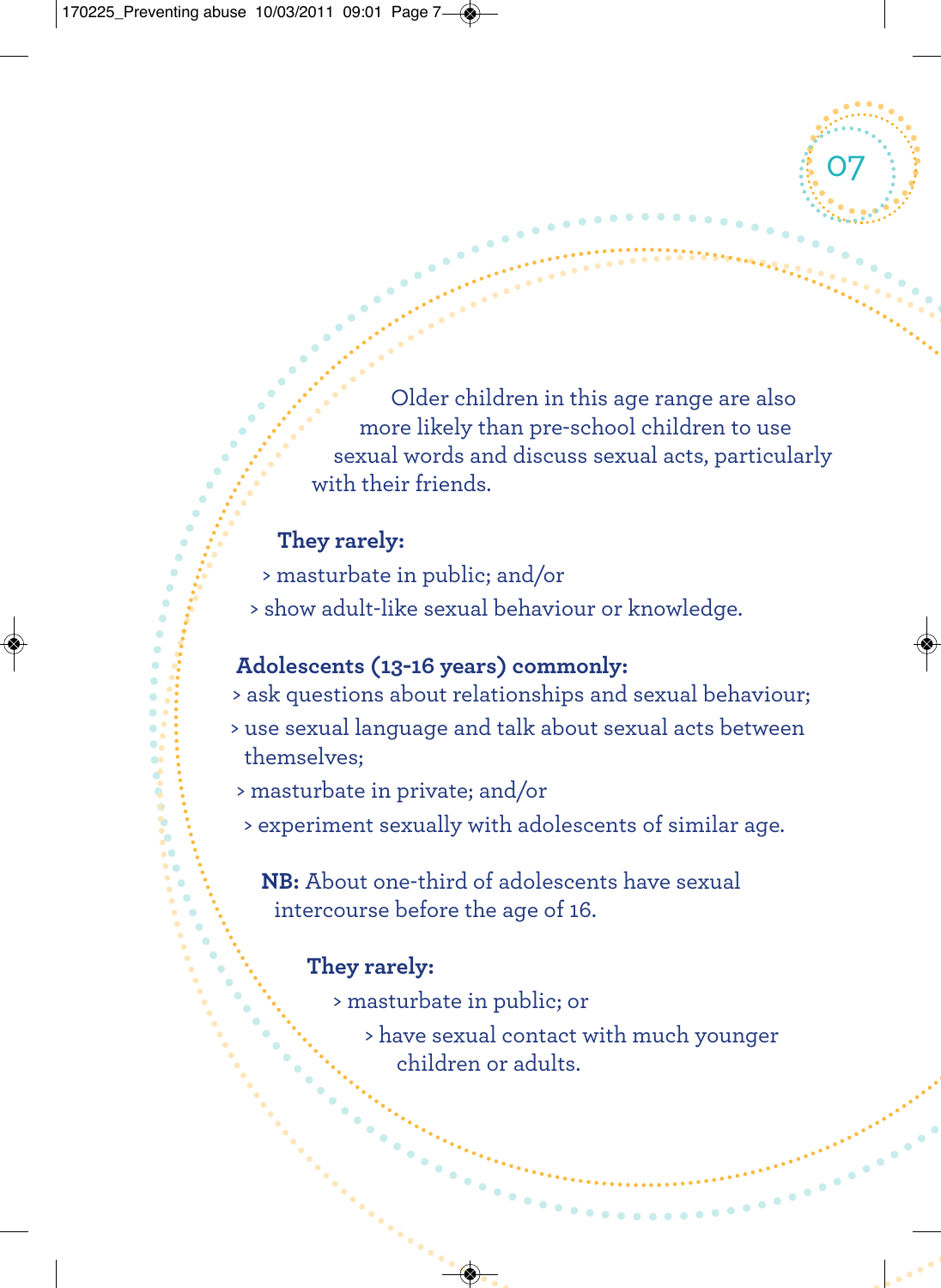# **What is sexually-harmful behaviour?**

08

Sexually harmful behaviour by children and young people ranges from experimentation that unintentionally goes too far, through to serious sexual assault. It sometimes involves children as young as 4 or 5, although most of those who sexually harm others are adolescents. Usually, but not always, the child or young person causing the harm is older than the victim. Often victims are uncomfortable or confused about what is happening and may feel that they are willingly involved, but not understand that the behaviour is harmful.

It is important to recognise that our children are likely to engage in some forms of sexual exploration with similar age children. However, any child or young person who engages in sex play with a much younger or more vulnerable child, or who uses force, tricks or bribery to involve someone in sexual activity, is a cause for concern and we should seek help or advice.

As well as the activities described above, we also have to be aware of the serious and growing problem of children and young people downloading sexual images of children on the internet. We do not know what effect looking at such material may have on their sexual and emotional development, but repeated viewing of indecent images of children or adults is certainly a cause for concern. In addition, downloading indecent images of children is a criminal offence. Young people who look at this material should be made aware that it is a crime and may need help with their behaviour. It is important that we keep a careful eye on the websites our children are visiting and restrict access as necessary.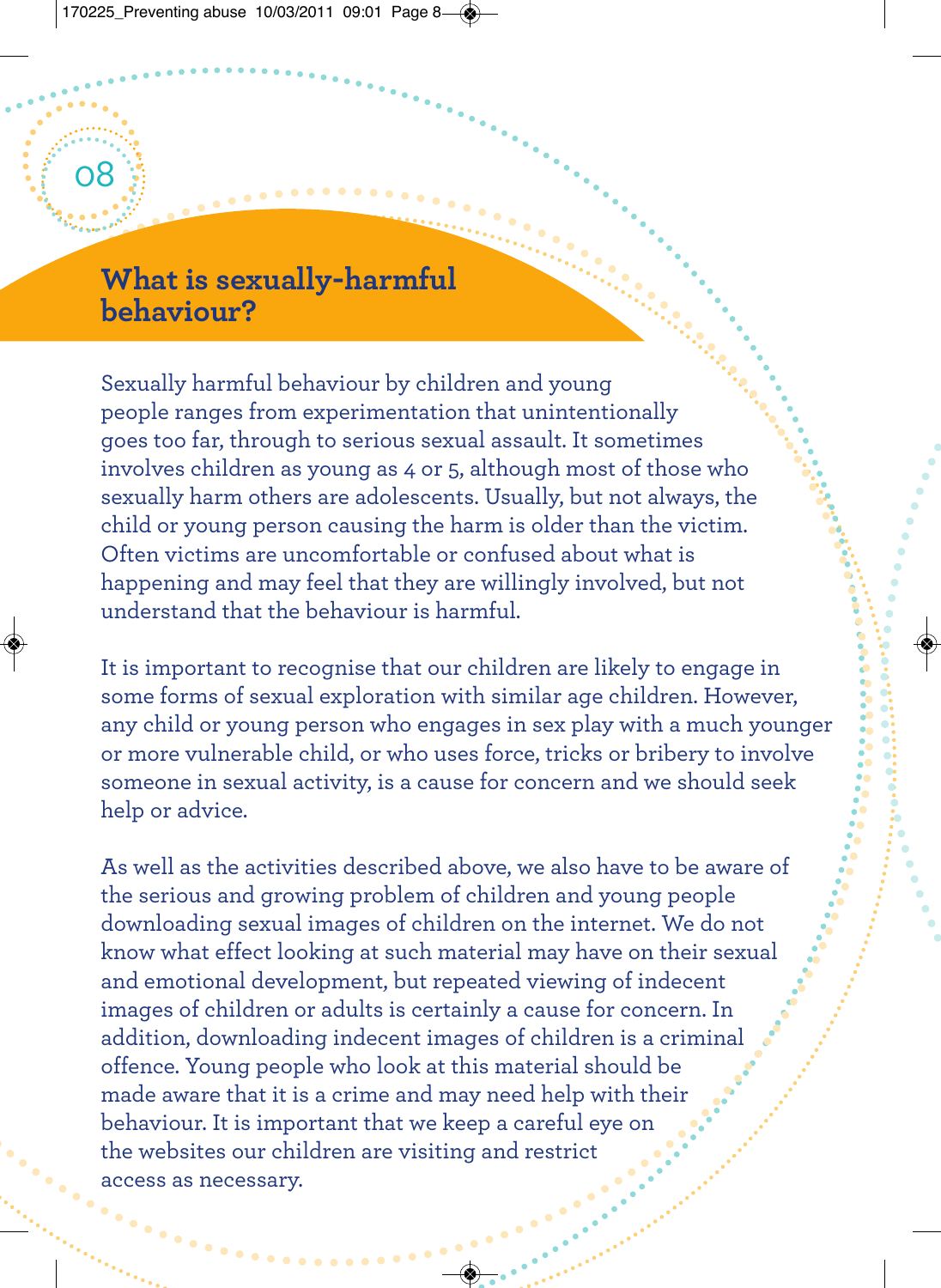**Further information is available on the Stop it Now!** website **Stop it Now!** website: **www.stopitnow.org.uk**.

Or you can call the helpline on **0808 100 9000**.

The reasons why children sexually harm others are complicated and not always obvious. Some of them have been emotionally, sexually or physically abused themselves, while others may have witnessed physical or emotional violence at home. For some children it may be a passing phase, but the harm they cause to other children can be serious and some will go on to abuse children into adulthood if they do not receive help. For this reason it is vital to seek advice and help as soon as possible.

One of the hardest things for parents to discover is that their child may have sexually harmed or abused another child. In this situation, denial, shock and anger are normal reactions. If it is not responded to quickly and sensitively, the effect on the whole family can be devastating. For this reason it is vital to contact someone for advice about what to do as soon as you suspect that something is wrong. The positive message is that early help for the child or young person and their family can make a real difference.

Evidence suggests that the earlier children get help, the more chance there is of preventing them moving on to more serious behaviour. It is important to be alert to the early warning signs that something is going wrong. If you are in this situation, remember that you are not on your own. Many other parents have been through similar experiences and, as a result, the child and family found the help they needed and were able to rebuild their lives.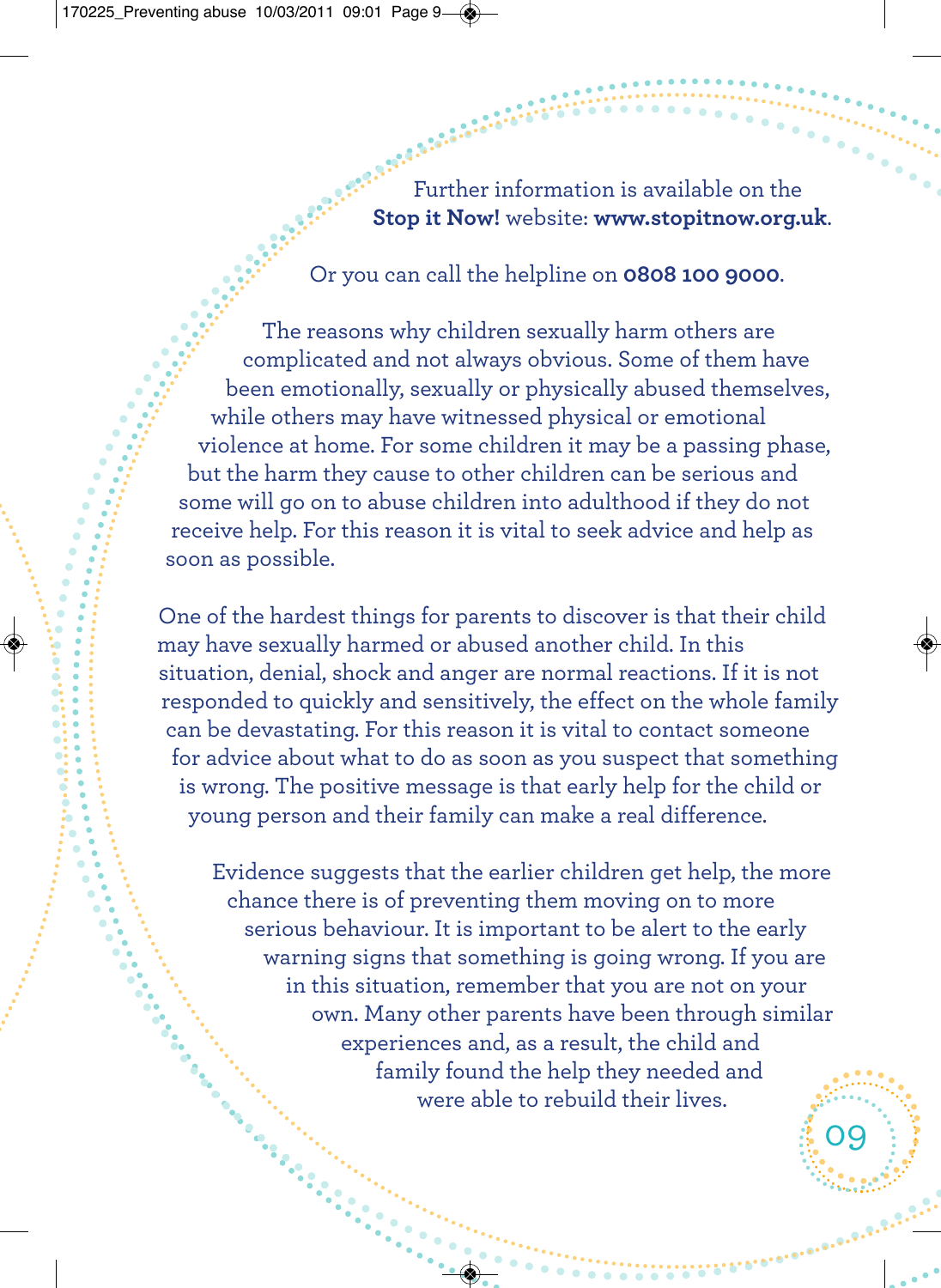The first step is to decide that it would be helpful to talk it over with someone else.

### **Do you know a child or adolescent who:**

- > seeks out the company of younger children and spends an unusual amount of time in their company?
- > takes younger children to "secret" places or hideaways or plays "special" games with them (e.g. doctor and patient, removing clothing etc.), especially games unusual for their age?

**Branch** 

 $\bullet$ 

- > insists on hugging or kissing a child when the child does not want to?
- > tells you they do not want to be alone with a child or becomes anxious when a particular child or young person is coming to visit?
- > frequently uses aggressive sexual language about adults or children?
- > shows sexual material to younger children?
- > makes sexually-abusive telephone calls?
- > shares alcohol or other drugs with younger children or teens?
- > views indecent images of children on the internet or elsewhere?
- > exposes his or her genitals to younger children?
- > forces sex on another adolescent or child?

If you answered yes to any of these questions, you should contact your local police force or social work department regarding your concerns.

The **Stop it Now!** helpline is available to talk over your concerns in confidence and to advise on where to go for further help if this is needed.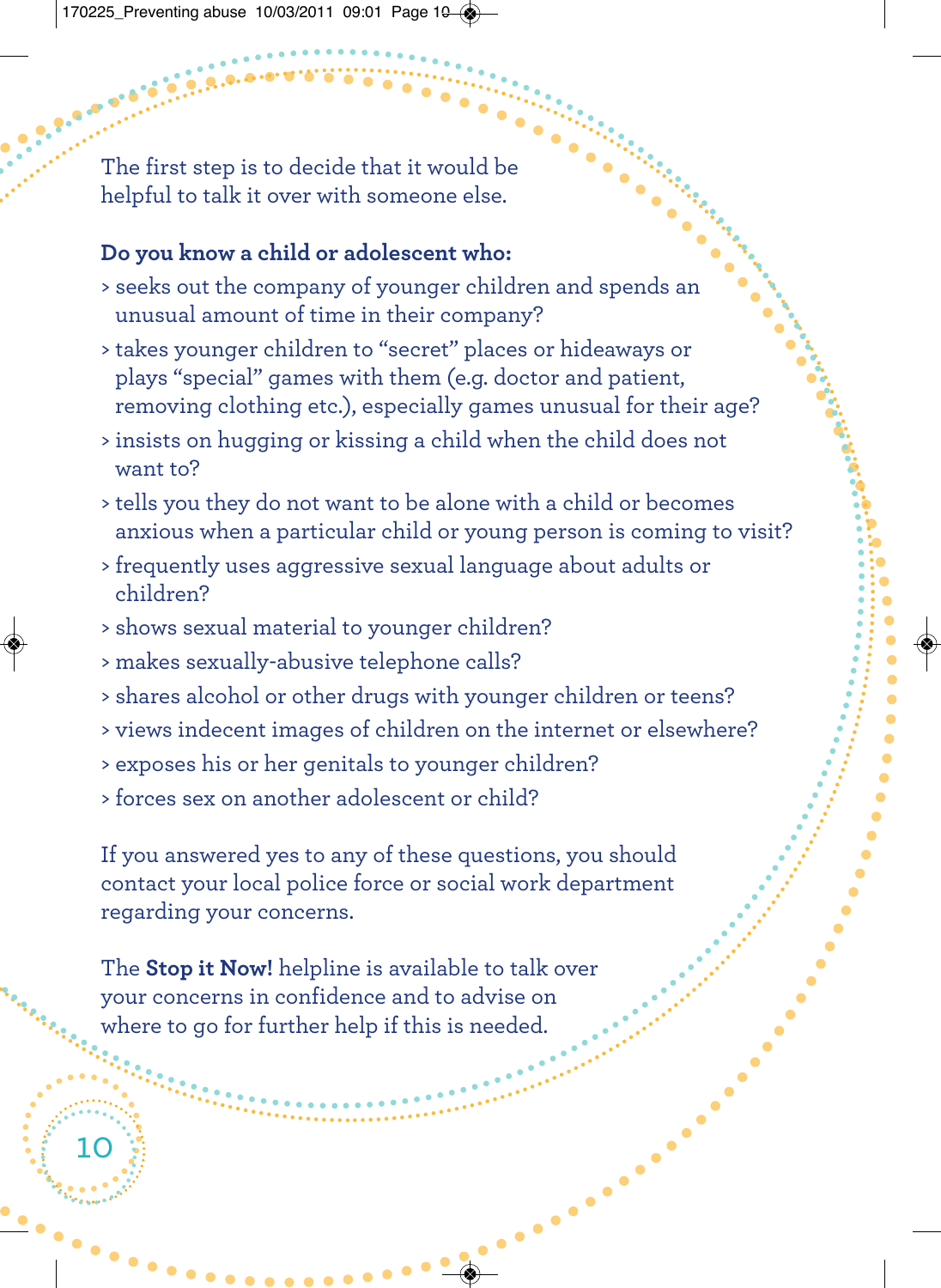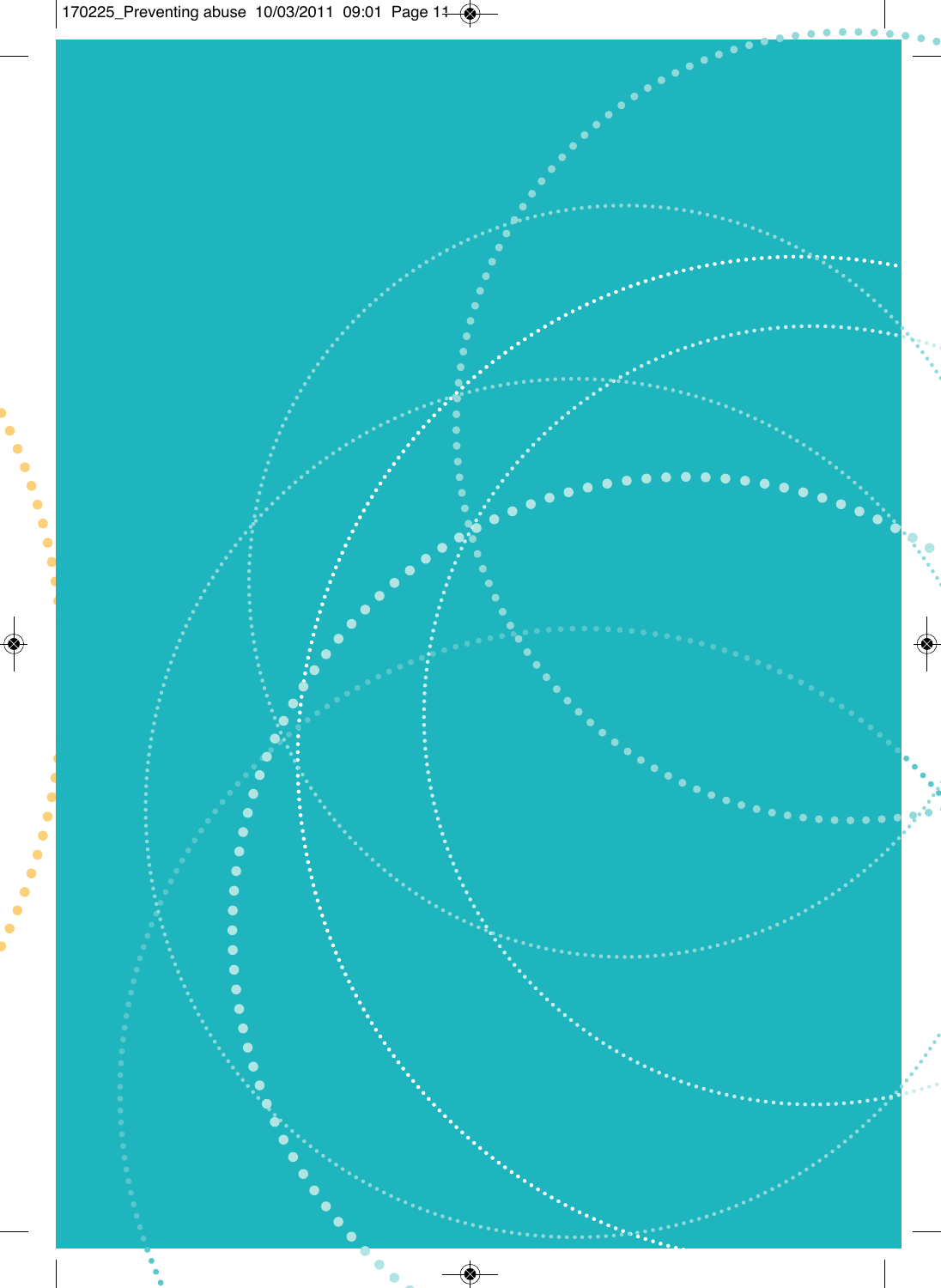# **Recognising the signs that your child may be the victim of abuse.**

**For many reasons children find it very difficult to tell anyone that they are being abused, whether by an adult or by another child. Nearly three-quarters of them tell no one before they become adults themselves. These are the most common reasons why children do not tell:**

- > People who abuse children may offer a combination of gifts or treats and threats about what will happen if the child says "no" or tells someone. They may make physical threats, but more usually the threat is about what will happen if children tell.
- > In order to keep the abuse secret, abusers will often play on children's fear, embarrassment or guilt about what is happening, perhaps convincing them that no one will believe them. Sometimes abusers make children believe that they enjoyed it and wanted it to happen.
- > If the abuser is another child or young person, the victim may be confused about his or her feelings and be persuaded that what is happening is OK or that "everyone is doing it".
- > There are other reasons why children stay silent and do not tell: perhaps they feel they have no one to talk to, or there may be a lack of open communication in the family. Very young or disabled children may not have the words or means of communication to let people know what is going on.

For these reasons, talking with, and listening carefully to, children is the best prevention. Because they often find it so hard to tell us in words, it is also important to be alert to the warning signs that they may be being abused.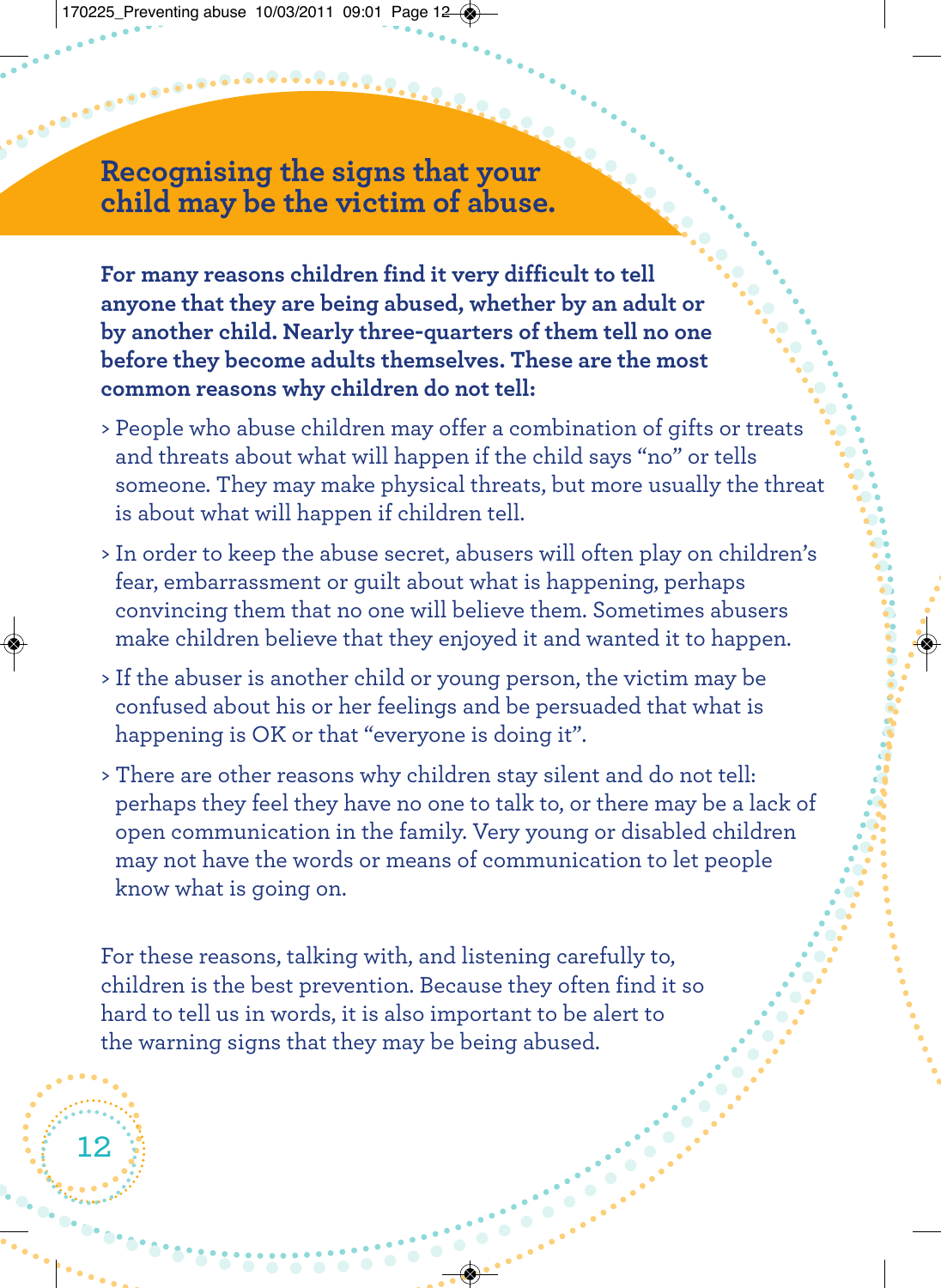#### **Signs that a child or young person may be being abused include:**

13

- > behaving in an inappropriate sexual way with toys or objects;
- > nightmares and sleeping problems;
- > becoming withdrawn or very clingy;
- > becoming unusually secretive;
- > sudden unexplained personality changes, mood swings and insecurity;
- > regressing to younger behaviours, e.g. bedwetting;
- > unexplained fear of particular places or people;
- > outbursts of anger;
- > appetite loss and sudden changes in eating habits;
- > new, adult words for body parts with no obvious source;
- > talk of a new, older friend and unexplained money or gifts;
- > self-mutilation (cutting or burning) in adolescents;
- > physical signs, e.g. unexplained soreness, pain or bruises around genitals or mouth; sexually-transmitted diseases, pregnancy;
	- > running away; and/or
		- > not wanting to be alone with a particular child or young person.

NB: Some of these signs may be caused by other factors and changes in a child's life. If you are worried, talk to someone you trust or ring the **Stop it Now!** helpline on **0808 1000 900**.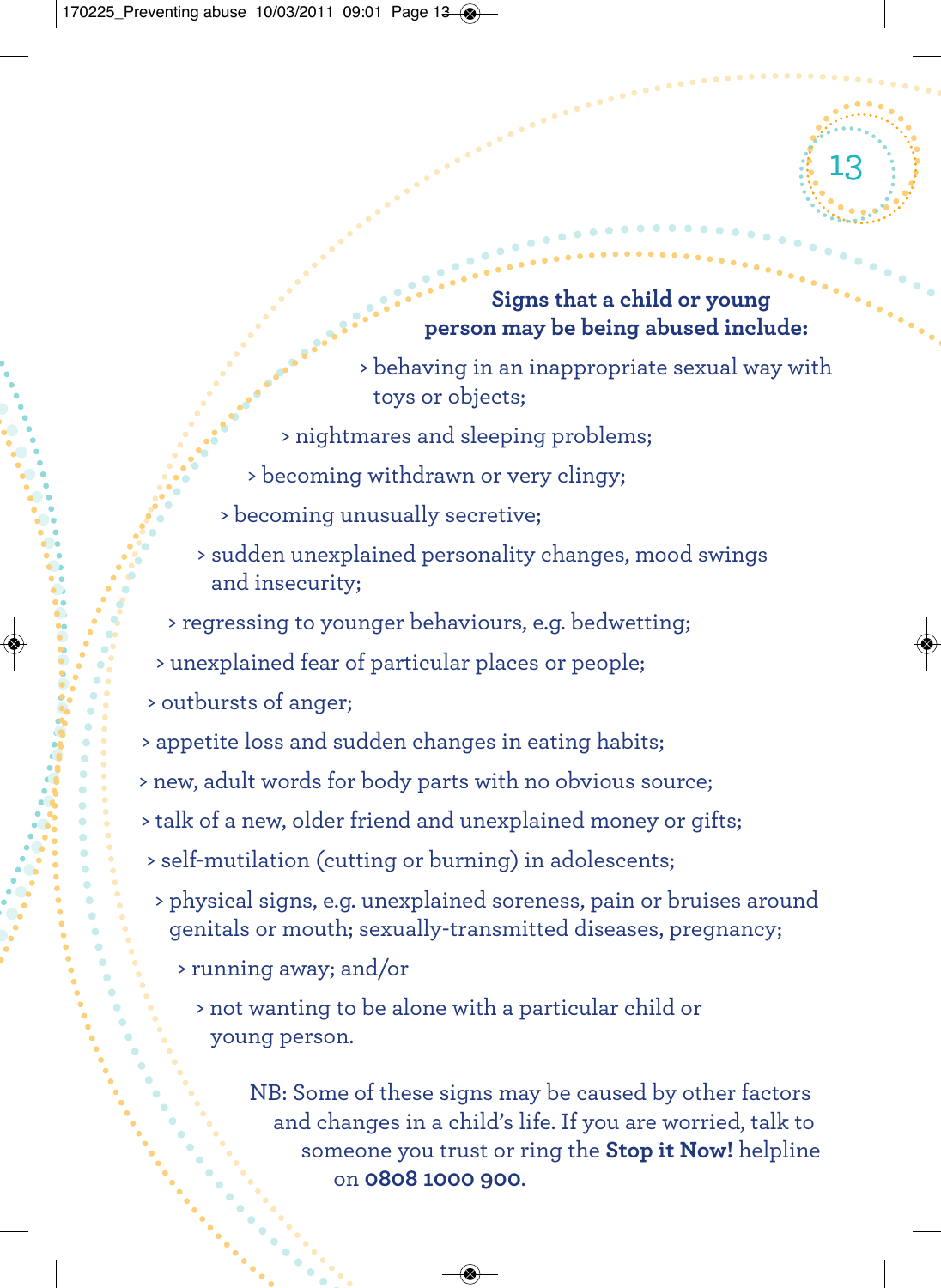# **Protecting our children.**

A positive approach to protecting our children is to establish a good, open relationship with them, through talking about their activities, hopes and worries on an everyday basis. A safe relationship between adults and children is one in which secrets are hard to keep; where a child who is being abused, or a child who is worried about his or her own behaviour, is able to tell someone. The sooner we recognise potentially worrying situations, the better protected children will be.

Sometimes the child or young person who presents a risk is a close family member or the son or daughter of a friend. When that happens it is especially painful for us, as parents and carers, to face the reality and it is even harder for children to tell someone.

There are things we can all do to prevent the sexual abuse of children. Sometimes a person outside the child's immediate family has a clearer view of what is going on than those more closely involved.

#### **Here are some things that you can do to help prevent sexually-harmful behaviour between children:**

Make sure you understand the signs contained in this booklet so that you are aware of what to look out for at an early stage. If you think a child you know has a sexual interest in, or may be abusing a child, seek professional help.

**Don't keep it a secret.**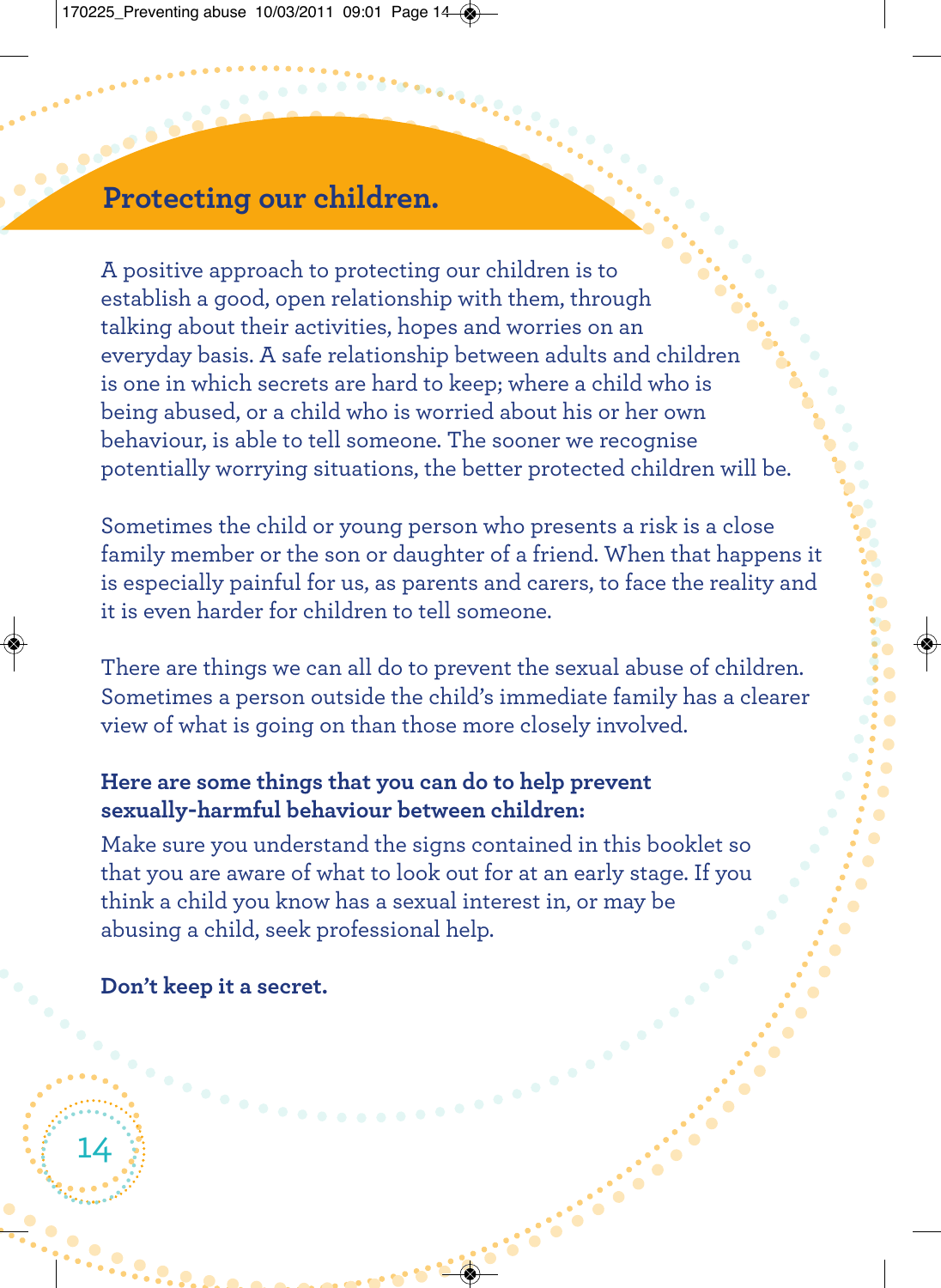# **Talk with children, and listen to what they have to say.**

Adults and adolescents who sexually abuse children usually rely on secrecy. They try to silence children and to build trust with adults, counting on them to be silent if they have doubts. The first step to tackling this secrecy is to develop an open and trusting relationship with your children. This means listening carefully to their fears and concerns and letting them know they should not worry about telling you anything. It is important to talk with them about sex, and to be comfortable using the words they may need.

> **Demonstrate to children that it is all right to say "no''.**

15

Teach children when it is OK to say "no"; for example when they do not want to play, or be tickled, hugged or kissed.

Help them to understand what is unacceptable behaviour and that they must always tell you if someone is behaving in a way which worries them, even if they were unable to say "no" at the time.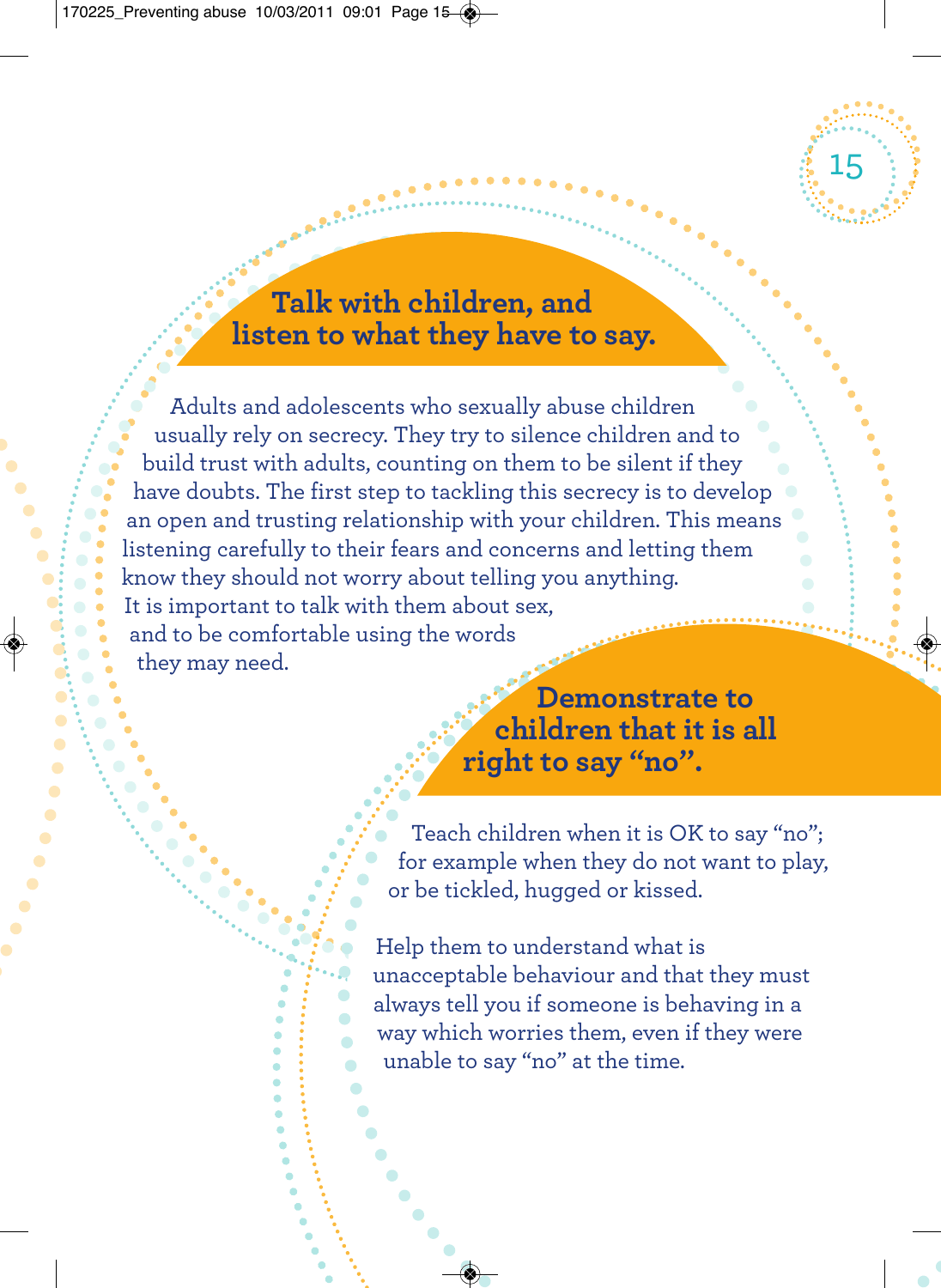# **Set and respect family boundaries.**

Make sure that all members of the family have rights to privacy in dressing, bathing, sleeping and other personal activities. Even young children should be listened to and their preferences respected.

Explain to children the risks associated with using the internet, restrict access to unsuitable sites and ask them to tell you if they receive messages or emails containing sexually explicit material. Check that TV programmes, films and videos are appropriate to their age.

16

**Take sensible precautions about who you choose to take care of your children.** 

Be careful about who children are left with. Find out as much as you can about babysitters and don't leave your child with anyone you have doubts about. If your child is unhappy about spending time with a particular person, talk to the child about the reasons for this.

**Encourage children to respect themselves and others.**

Many young people fail to understand the importance of respecting themselves and one another. This is particularly evident in the attitude of some young men towards girls and young women and creates a climate where sexually harmful or abusive behaviour can take place. Encourage children to treat everyone with respect and be prepared to challenge their attitudes to others.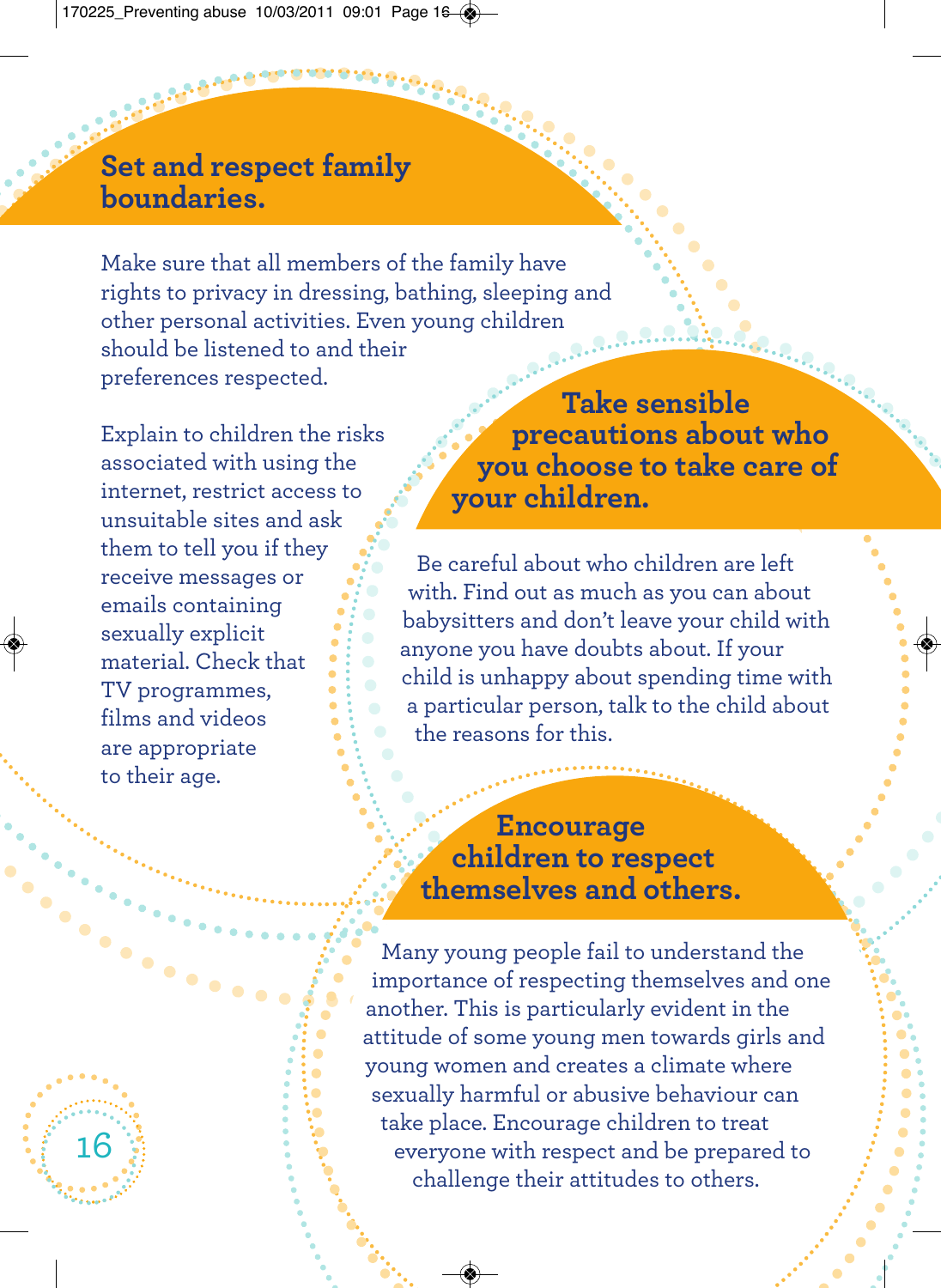**What can you do if you suspect that your child is sexually harming another child, or thinking about doing so?**

It is very disturbing to suspect that your child, or a child you know, may be sexually harming someone. It is so much easier to dismiss such thoughts and put them down to imagination. You may also be worried about the possible consequences of taking action. But help is available and it is better to talk over the situation with someone at the time, rather than to discover later that you were right to be concerned.

**British Company** 

And remember, you are not alone.

Thousands of people every year discover that someone in their family or circle of friends has abused a child. Children who are abused and their families need help to recover from their experience and the abuser needs help to stop. Sometimes, in the most serious cases, and depending upon the age of the child or young person involved, this may include legal action and a court hearing. This is a difficult process for everyone involved, but support is available and it may be the best way to prevent further harm.

If you are worried that your son or daughter may be sexually harming another child, or if you suspect that your child is being abused, act now! Action can lead to abuse being prevented, and children who are being abused receiving protection and help to recover.

> It can also lead to the abuser getting effective help or treatment to stop abusing and to grow up as a safer member of our community.

> > We need to get support for ourselves too.

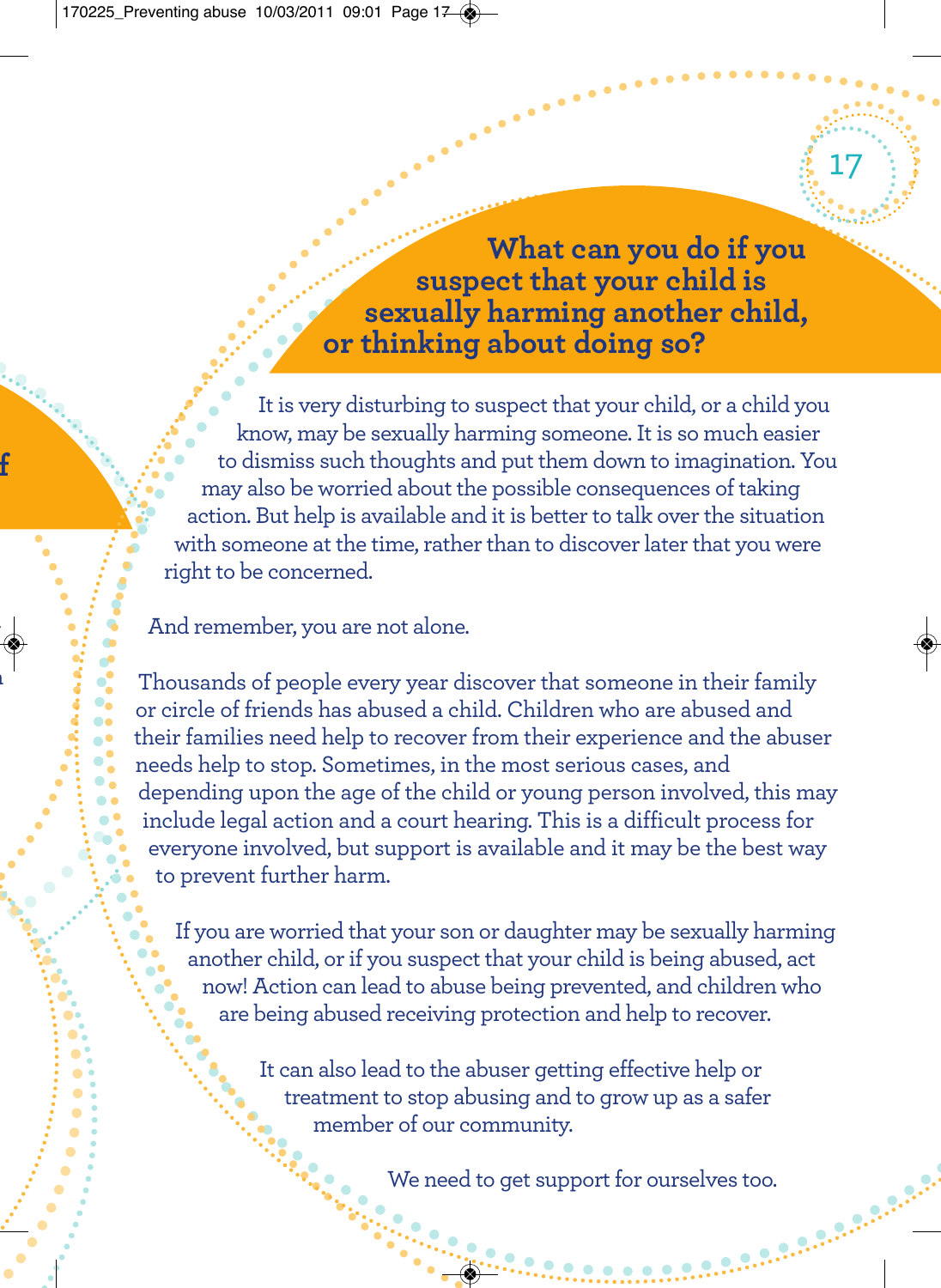# **Support helplines**

18

**If you are concerned that a child is in immediate danger: Call 999**

**If you are concerned about the welfare of a child:** Call the **National Child Protection Helpline** on **0800 022 3222** or visit **www.infoscotland.com/childprotection**

**Stop it Now!** is a confidential freephone helpline for people who might be worried about their own thoughts and feelings towards children or the behaviour of others; parents and carers of young people with sexually worrying behaviour; and professionals needing help with difficult cases. This confidential helpline operates from 9am – 9pm Monday to Thursday and from 9am – 7pm on Friday. The number to call is: **0808 1000 900** or visit the website: **www.stopitnow.org.uk**

**For general information about keeping children safe: CHILDREN 1st**, 83 Whitehouse Loan, Edinburgh EH9 1AT Tel: **0131 446 2300** / Fax: **0131 446 2339** Helpline **0808 800 2222** / Email: **info@children1st.org.uk**

**Parents and carers can call the national, free and confidential helpline: ParentLine Scotland** on **0808800 2222**. **ParentLine** opening hours are: Monday, Wednesday and Friday 9am - 5pm; Tuesday and Thursday 9am - 9pm.

#### **For advice on online and internet safety:**

The Child Exploitation and Online Protection (CEOP) Centre at **www.ceop.police.uk** provides a range of very useful advice for young people, parents, teachers and other professionals. The information to help parents can be found at **www.thinkuknow.co.uk**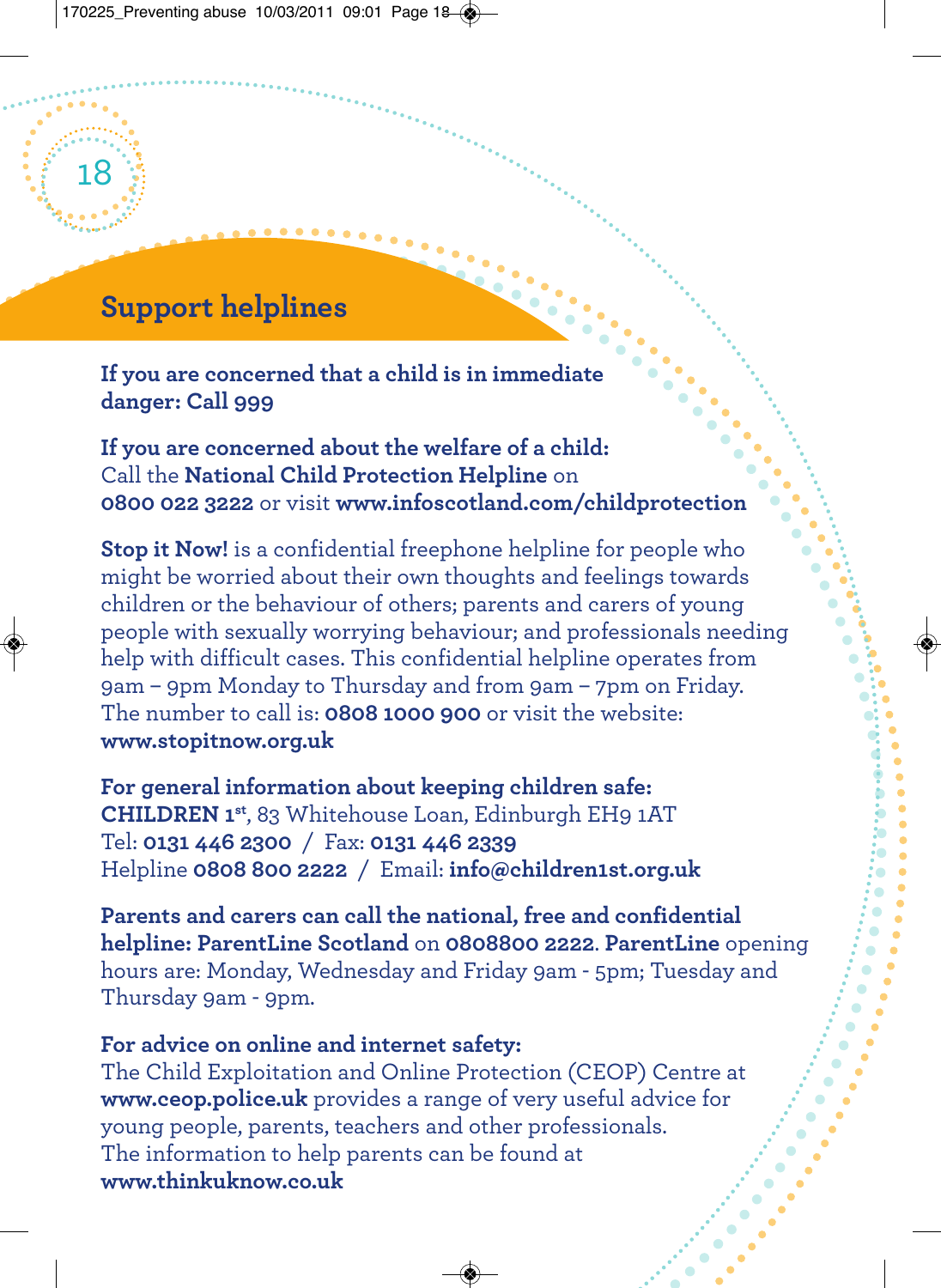CEOP also runs the 'most wanted' service for local police forces where members of the public can work with the police to locate some of the UK's most wanted child sex offenders.

You can register to receive updates about these offenders by visiting **www.ceop.police.uk/wanted**